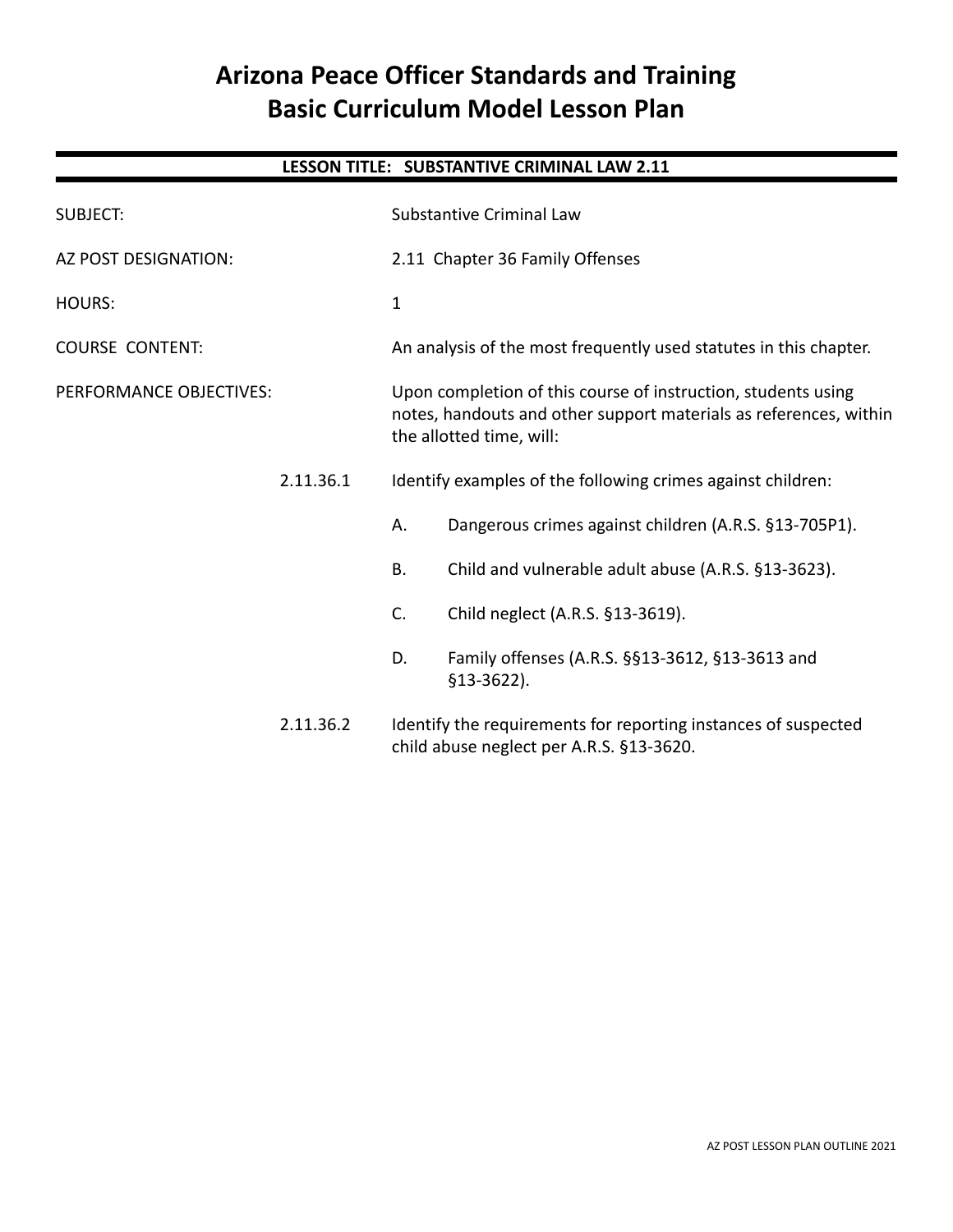# **LESSON TITLE: SUBSTANTIVE CRIMINAL LAW CHAPTER 36 FAMILY OFFENSES PAGE: 2**

| DATE FIRST PREPARED:           | November 2000                                            |                     |
|--------------------------------|----------------------------------------------------------|---------------------|
| PREPARED BY:                   | <b>SME Committee</b>                                     |                     |
| <b>REVIEWED - REVISED:</b>     | <b>SME Committee</b>                                     | DATE: May 2002      |
| <b>REVIEWED - REVISED:</b>     | AZ POST (Word)                                           | DATE: June 2003     |
| <b>REVIEWED - REVISED:</b>     | Sgt. George Sloane, TPD                                  | DATE: January 2004  |
| <b>REVIEWED - REVISED:</b>     | <b>SME Committee</b>                                     | DATE: June 2010     |
| <b>REVIEWED - REVISED:</b>     | <b>SME Committee</b>                                     | DATE: November 2011 |
| <b>REVIEWED - REVISED:</b>     | <b>SME Committee</b>                                     | DATE: June 2014     |
| <b>REVIEWED - REVISED:</b>     | <b>SME Committee</b>                                     | DATE: August 2019   |
| <b>REVIEWED - REVISED:</b>     | <b>SME Committee</b>                                     | DATE: May 2021      |
| <b>REVIEWED - REVISED:</b>     | AZPOST (DocX)                                            | DATE: January 2022  |
| REVIEWED - REVISED:            |                                                          | DATE:               |
| AZ POST - APPROVAL:            | Steve Enteman                                            | DATE: August 2019   |
| AZ POST - APPROVAL:            | Mandy Faust                                              | DATE: May 2021      |
| AZ POST - APPROVAL:            | Lori Wait                                                | DATE: January 2022  |
| <b>INSTRUCTOR REFERENCES:</b>  | A.R.S. Title 13                                          |                     |
| <b>CLASS LEVEL:</b>            | Student                                                  |                     |
| <b>TRAINING AIDS:</b>          | http://www.azleg.gov/ArizonaRevisedStatutes.asp          |                     |
| <b>INSTRUCTIONAL STRATEGY:</b> | Interactive lecture.                                     |                     |
| <b>SUCCESS CRITERIA:</b>       | 70% or higher on a written, multiple-choice examination. |                     |
| <b>COMPUTER FILE NAME:</b>     | 2-11 Ch 36 Family Offenses                               |                     |
| DATE RELEASED TO SHARE FILE:   | May 27, 2022                                             |                     |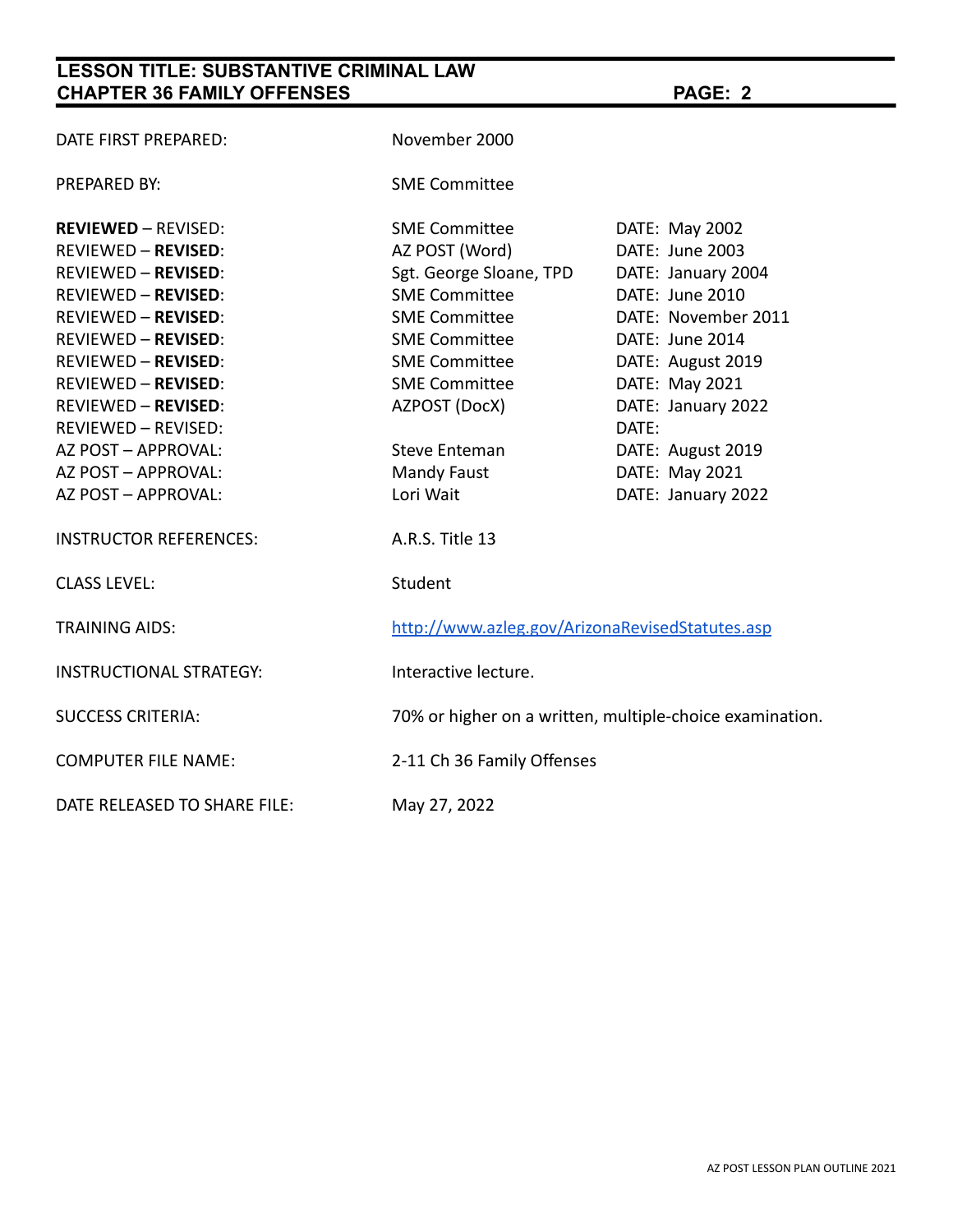#### **I. INTRODUCTION**

- A. Instructor (self) introduction.
- B. Preview of performance objectives. *INSTRUCTOR NOTE: Use if taught as a "Stand alone" lesson plan.*

### **II.** §**13-3612 – DEFINITIONS: CONTRIBUTING TO DEPENDENCY OR DELINQUENCY**

**P. O. 2.11.36.1D**

- A. Delinquency means any act which tends to debase or injure the morals, health or welfare of a child.
- B. Delinquent person means any person under the age of 18 years who violates a law of this state or an ordinance of the city, county or town.
- C. Dependent person means a person under the age of 18 years who commits a "status offense." See: A.R.S. §13- 3612(3) for a list of offenses.

### **III.** §**13-3613 – CONTRIBUTING TO DELINQUENCY OR DEPENDENCY P. O. 2.11.36.1D**

- A. A person who by any act, causes, encourages or contributes to the dependency or delinquency of a (minor) or for any cause is responsible, therefore, is guilty of a misdemeanor.
- B. You should note that according to A.R.S. §13-3614, it is not necessary to prove that the child has actually become dependent or delinquent if it appears from the evidence that through any act of neglect or omission of duty, or by any improper act or conduct on the part of such person, the dependency or delinquency of a child may have been caused or merely encouraged.

# **IV.** §**13-3619 – PERMITTING LIFE, HEALTH OR MORALS OF A MINOR TO BE IMPERILED BY NEGLECT, ABUSE OR IMMORAL ASSOCIATIONS P. O. 2.11.36.1C**

A. A person having custody of a minor under 16 years of age who knowingly causes or permits the life of such minor to be endangered, his/her health to be injured or his/her moral welfare to be imperiled by neglect, abuse or immoral associations, is guilty of a misdemeanor.

### **V.** §**13-705P1 – DANGEROUS CRIMES AGAINST CHILDREN: P. O. 2.11.36.1A**

- A. "Dangerous crime against children" means any of the following that is committed against a minor who is under fifteen years of age:
	- 1. Second degree murder.
	- 2. Aggravated assault resulting in serious physical injury or involving the discharge, use or threatening exhibition of a deadly weapon or dangerous instrument.
	- 3. Sexual assault.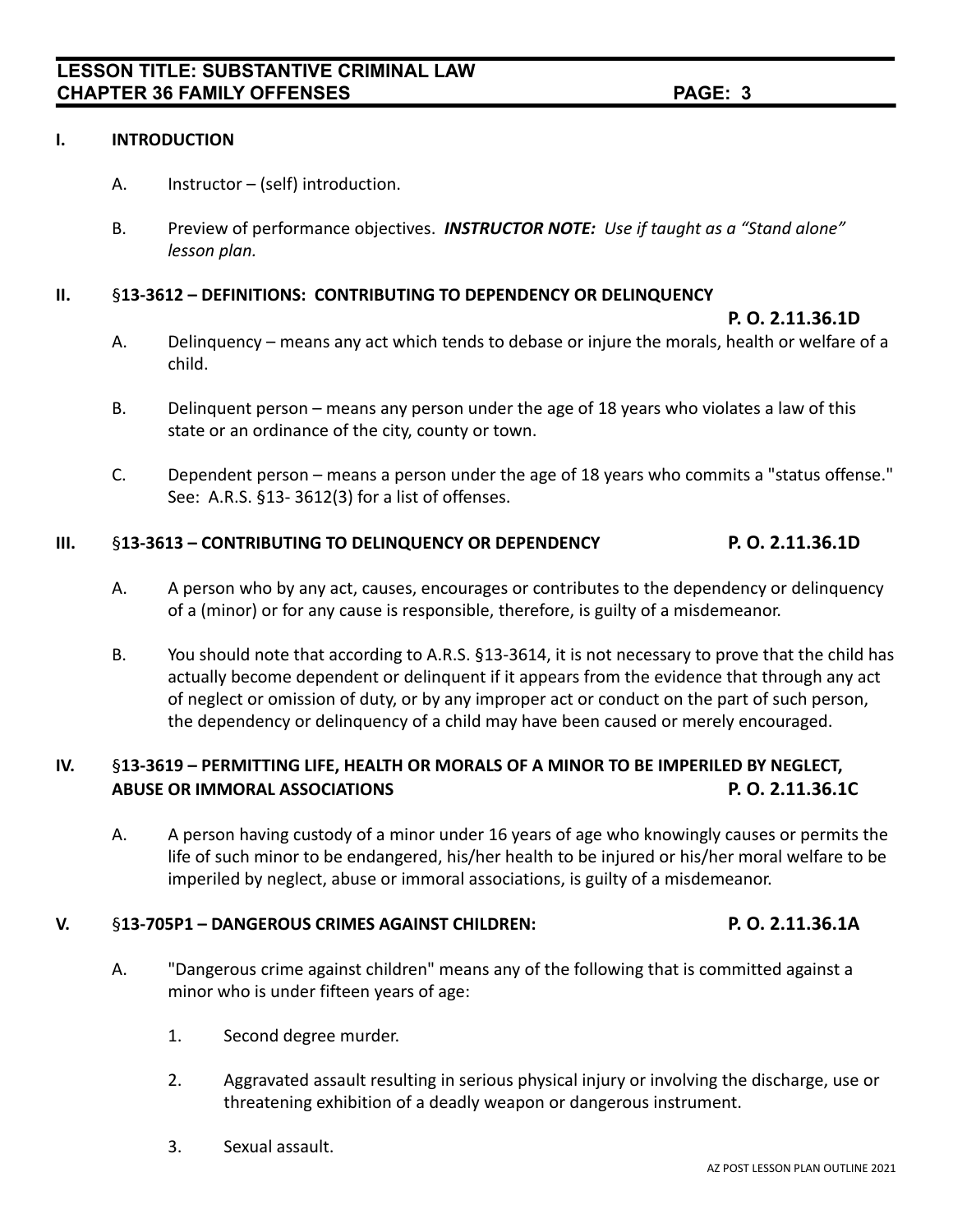- 4. Molestation of a child.
- 5. Sexual conduct with a minor.
- 6. Commercial sexual exploitation of a minor.
- 7. Sexual exploitation of a minor.
- 8. Child abuse as prescribed in section §13-3623, subsection A, paragraph 1.
- 9. Kidnapping.
- 10. Sexual abuse.
- 11. Taking a child for the purpose of prostitution as prescribed in section §13-3206.
- 12. Child prostitution as prescribed in section §13-3212.
- 13. Involving or using minors in drug offenses.
- 14. Continuous sexual abuse of a child.
- 15. Attempted first degree murder.
- 16. Sex trafficking.
- 17. Manufacturing methamphetamine under circumstances that cause physical injury to a minor.
- 18. Bestiality as prescribed in section §13-1411, subsection A, paragraph 2.
- 19. Luring a minor for sexual exploitation.
- 20. Aggravated luring a minor for sexual exploitation.
- 21. Unlawful age misrepresentation.

## **VI.** §**13-3620 – DUTY TO REPORT NON-ACCIDENTAL INJURIES, PHYSICAL NEGLECT AND DENIAL OF MEDICAL CARE P. O. 2.11.36.2**

A. Any person who reasonably believes that a minor is or has been the victim of physical injury abuse, child abuse, a reportable offense or neglect that appears to have been inflicted on the minor by other than accidental means or that is not explained by the available medical history as being accidental in nature or who reasonably believes there has been a denial or deprivation of necessary medical treatment or surgical care or nourishment with the intent to cause or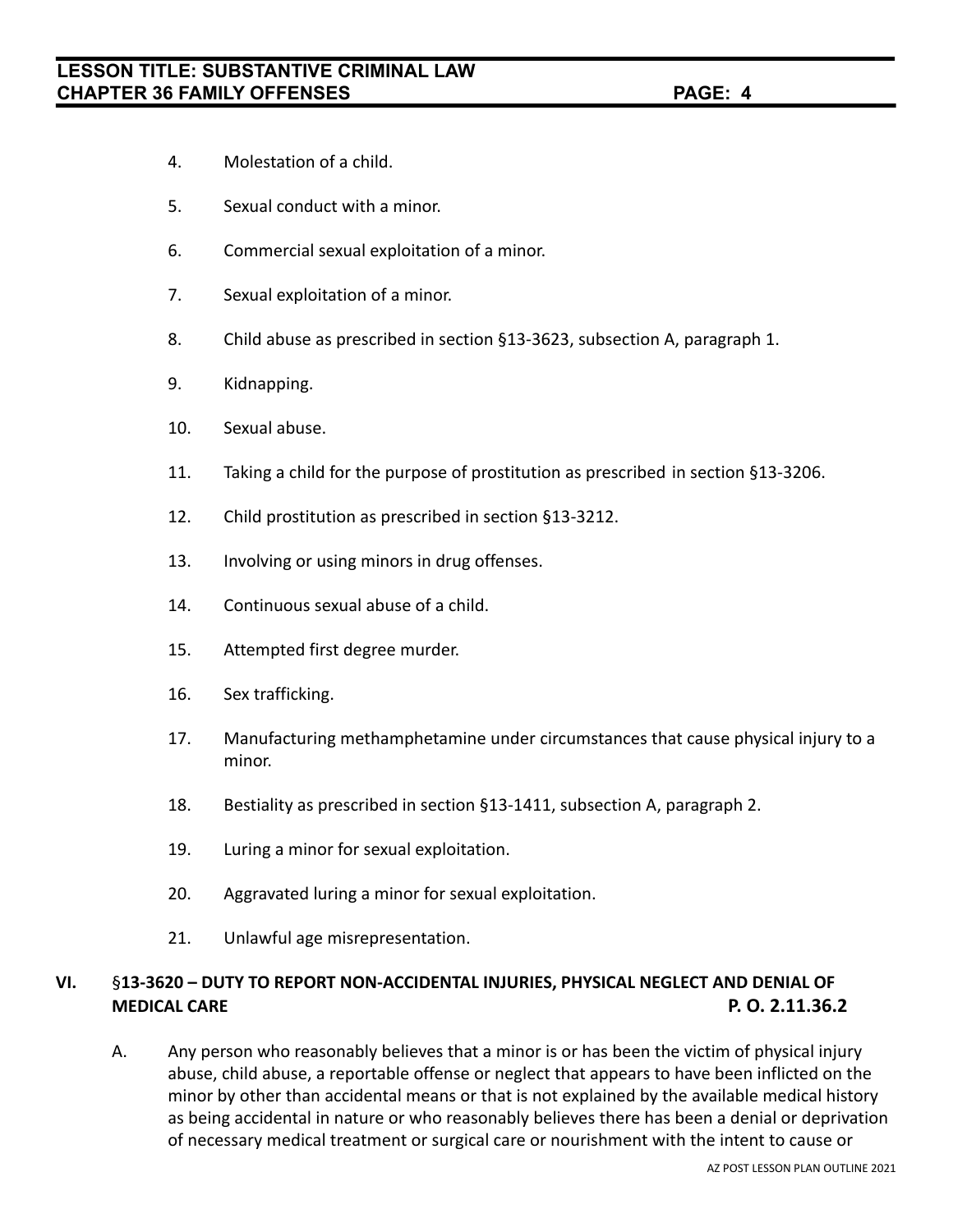# **LESSON TITLE: SUBSTANTIVE CRIMINAL LAW CHAPTER 36 FAMILY OFFENSES PAGE: 5**

allow the death of an infant who is protected under Section §36-2281 shall immediately report or cause reports to be made of this information to a peace officer or to the Department of Child Safety, in the Department of Economic Security, except if the report concerns a person who does not have care, custody or control of the minor, the report shall be made to a peace officer only.

- B. A member of the clergy, Christian Science practitioner or priest who has received a confidential communication or a confession in that person's role as a member of the clergy (etc.), may withhold reporting of the communication or confession if the member determines that it is reasonable and necessary within the concepts of the religion.
- C. This exemption applies only to the communication or confession and not to personal observations the member of the clergy (etc.) may otherwise make of the minor.
- D. For the purposes of this subsection, "person" means:
	- 1. Any physician, physician's assistant, optometrist, dentist, osteopath, chiropractor, podiatrist, behavioral health professional, nurse, psychologist, counselor or social worker who develops reasonable belief in the course of treating a patient.
	- 2. Any peace officer, child welfare investigator, Department of Child Safety worker, member of the clergy, priest or Christian Science practitioner.
	- 3. The parent, step-parent or guardian of the minor.
	- 4. School personnel or domestic violence victim advocate who develops the reasonable belief in the course of their employment.
	- 5. Any other person who has responsibility for the care or treatment of the minor.
	- 6. Any person who is employed as the immediate supervisor or next higher level supervisor to or administrator of a person listed under 1, 2, 4, or 5 and who develops reasonable belief in the course of the supervisor's or administrator's employment.
- E. A report is not required for conduct if it is either:
	- 1. Prescribed by §13-1404 or §13-1405 if the conduct involves only minors who are 14, 15, 16 or 17 years of age and there is nothing to indicate that the conduct is other than consensual, or
	- 2. A minor who is of elementary school age, the physical injury occurs accidentally in the course of typical playground activity during a school day, occurs on the premises of the school that the minor attends and is reported to the legal parent or guardian of the minor and the school maintains a written record of the incident, or
	- 3. If the supervisor or administrator reasonably believes that the report has already been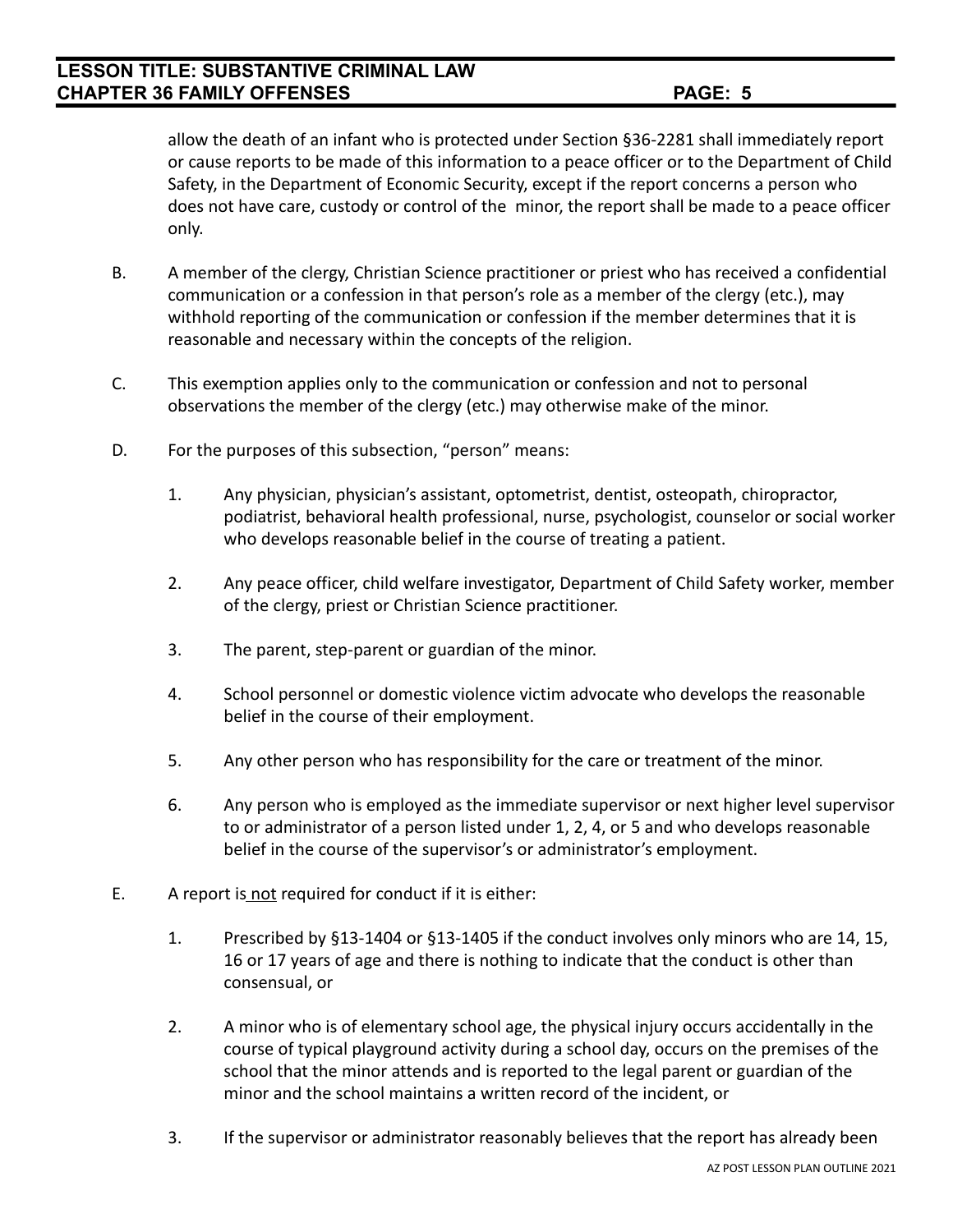made by a person required under 1, 2, 4, or 5.

- F. Reports shall be made immediately by telephone or in person. The report shall contain:
	- 1. The names and addresses of the minor and the minor's parents or the person(s) having custody of the minor, if known.
	- 2. The minor's age and nature and extent of abuse, injury, etc.
	- 3. Any other information that might be helpful in establishing the cause.
- G. "Reportable offense" means:
	- 1. Any offense listed in Chapters 14 and 35.1 of this title, or Section §13-3506.01.
	- 2. Surreptitious photographing, videotaping, filming or digitally recording of a minor pursuant to Section §13-3019.
	- 3. Child prostitution pursuant to §13-3212.
	- 4. Incest pursuant to §13-3608.

#### **VII.** §**13-3622 – THE FURNISHING OF TOBACCO TO MINORS; MINORS ACCEPTING SAME**

**P. O. 2.11.36.1D**

- A. It is a petty offense:
	- 1. For a person to knowingly sell, give or furnish cigars, cigarettes or cigarette papers, smoking or chewing tobacco, Shisha or e-cigarettes to a minor.
	- 2. For a minor to buy or have in his/her possession, or knowingly accept the same.
	- 3. For a minor to misrepresent their age by means of a written instrument of identification to buy or access the same.

#### **VIII.** §**13-3623 – CHILD OR VULNERABLE ADULT ABUSE P. O. 2.11.36.1B**

- A. Under circumstances likely to produce death or serious physical injury, any person who causes a child or vulnerable adult to suffer physical injury or, having the care or custody of a child or vulnerable adult, causes or permits the person or health of the child or vulnerable adult to be injured or causes or permits a child or vulnerable adult to be placed in a situation where its person or health is endangered, is guilty of a felony offense.
- B. Note that the offense is broken down by the culpable mental state, but it is always a felony.
- C. Under circumstances other than those likely to produce death or serious physical injury, any person who violates Section A above is guilty of a lesser felony which is again broken down by